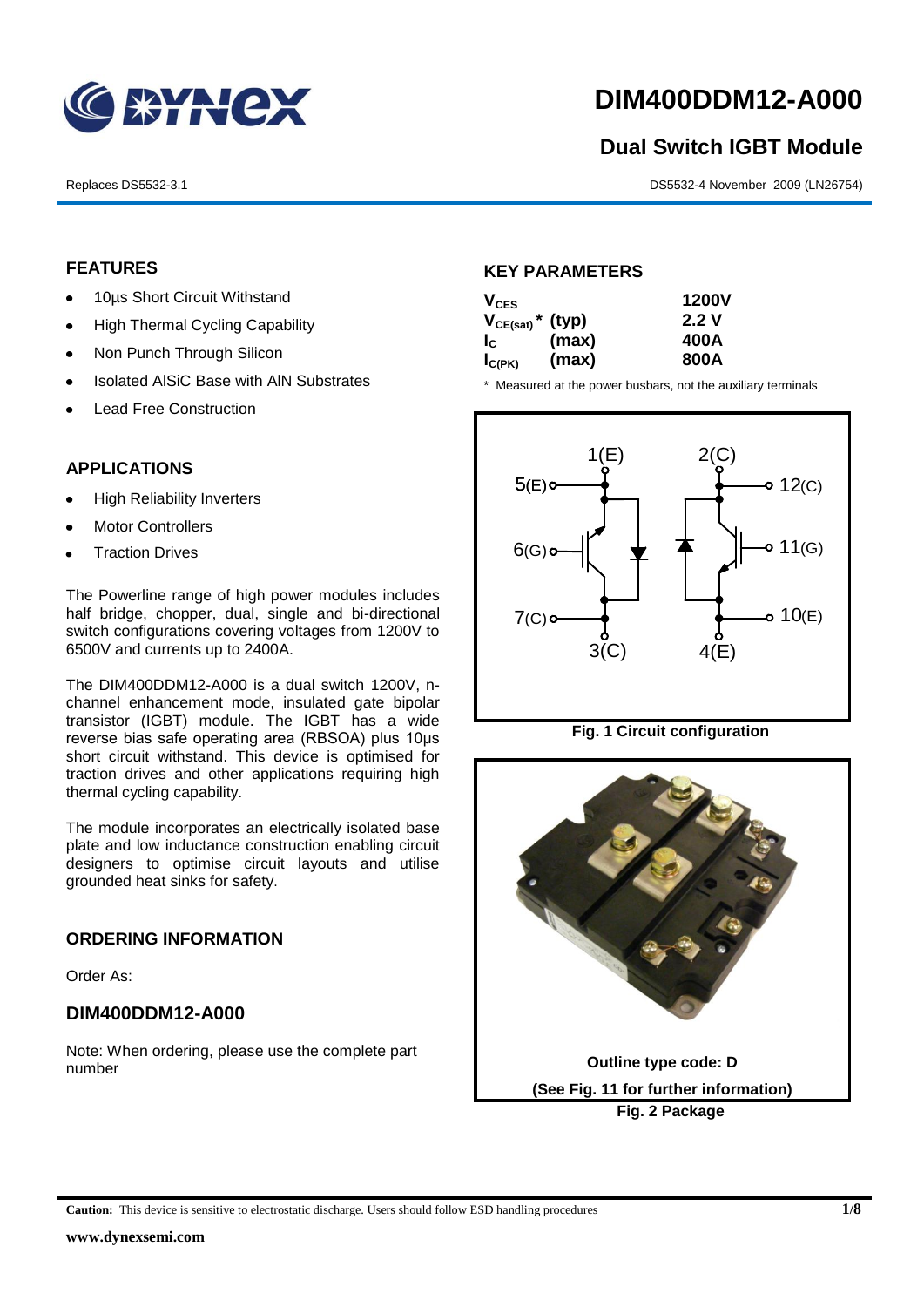#### **ABSOLUTE MAXIMUM RATINGS**

Stresses above those listed under 'Absolute Maximum Ratings' may cause permanent damage to the device. In extreme conditions, as with all semiconductors, this may include potentially hazardous rupture of the package. Appropriate safety precautions should always be followed. Exposure to Absolute Maximum Ratings may affect device reliability.

#### **Tcase = 25°C unless stated otherwise**

| Symbol           | <b>Parameter</b>                  | <b>Test Conditions</b>                                   | Max. | <b>Units</b> |
|------------------|-----------------------------------|----------------------------------------------------------|------|--------------|
| $V_{CES}$        | Collector-emitter voltage         | $V_{GF} = 0V$                                            | 1200 | V            |
| $V_{GES}$        | Gate-emitter voltage              |                                                          | ±20  | $\vee$       |
| $I_{\rm C}$      | Continuous collector current      | $T_{\text{case}} = 85^{\circ}$ C                         | 400  | A            |
| $I_{C(PK)}$      | Peak collector current            | 1ms, $T_{\text{case}} = 115^{\circ}$ C                   | 800  | A            |
| $P_{\text{max}}$ | Max. transistor power dissipation | $T_{\text{case}} = 25^{\circ}C$ , $T_i = 150^{\circ}C$   | 3470 | W            |
| $l^2t$           | Diode $I^2t$ value                | $V_R = 0$ , $t_p = 10$ ms, $T_i = 125$ °C                | 25   | $kA^2s$      |
| $V_{\sf isol}$   | Isolation voltage - per module    | Commoned terminals to base plate.<br>AC RMS, 1 min, 50Hz | 2500 | $\vee$       |
| $Q_{PD}$         | Partial discharge - per module    | IEC1287, $V_1$ = 1300V, $V_2$ = 1000V, 50Hz RMS          | 10   | рC           |

#### **THERMAL AND MECHANICAL RATINGS**

| Internal insulation material:     | AIN              |
|-----------------------------------|------------------|
| Baseplate material:               | <b>AISiC</b>     |
| Creepage distance:                | 20 <sub>mm</sub> |
| Clearance:                        | 10 <sub>mm</sub> |
| CTI (Comparative Tracking Index): | 350              |

| <b>Symbol</b>    | <b>Parameter</b>                                      | <b>Test Conditions</b>                        | Min   | Typ. | <b>Max</b> | <b>Units</b> |
|------------------|-------------------------------------------------------|-----------------------------------------------|-------|------|------------|--------------|
| $R_{th(i-c)}$    | Thermal resistance -<br>transistor (per switch)       | Continuous dissipation -<br>junction to case  |       |      | 36         | °C/kW        |
| $R_{th(j-c)}$    | Thermal resistance -<br>diode (per switch)            | Continuous dissipation -<br>junction to case  |       |      | 80         | °C/kW        |
| $R_{th(c-h)}$    | Thermal resistance -<br>case to heatsink (per module) | Mounting torque 5Nm<br>(with mounting grease) |       |      | 8          | °C/kW        |
| $T_i$            | Junction temperature                                  | Transistor                                    |       | ۰    | 150        | $^{\circ}C$  |
|                  |                                                       | Diode                                         |       | ۰    | 125        | $^{\circ}C$  |
| $T_{\text{stg}}$ | Storage temperature range                             | ٠                                             | $-40$ | ٠    | 125        | $^{\circ}C$  |
|                  |                                                       | Mounting - M6                                 |       |      | 5          | <b>Nm</b>    |
|                  | Screw torque                                          | Electrical connections - M4                   |       |      | 2          | Nm           |
|                  |                                                       | Electrical connections - M8                   |       |      | 10         | <b>Nm</b>    |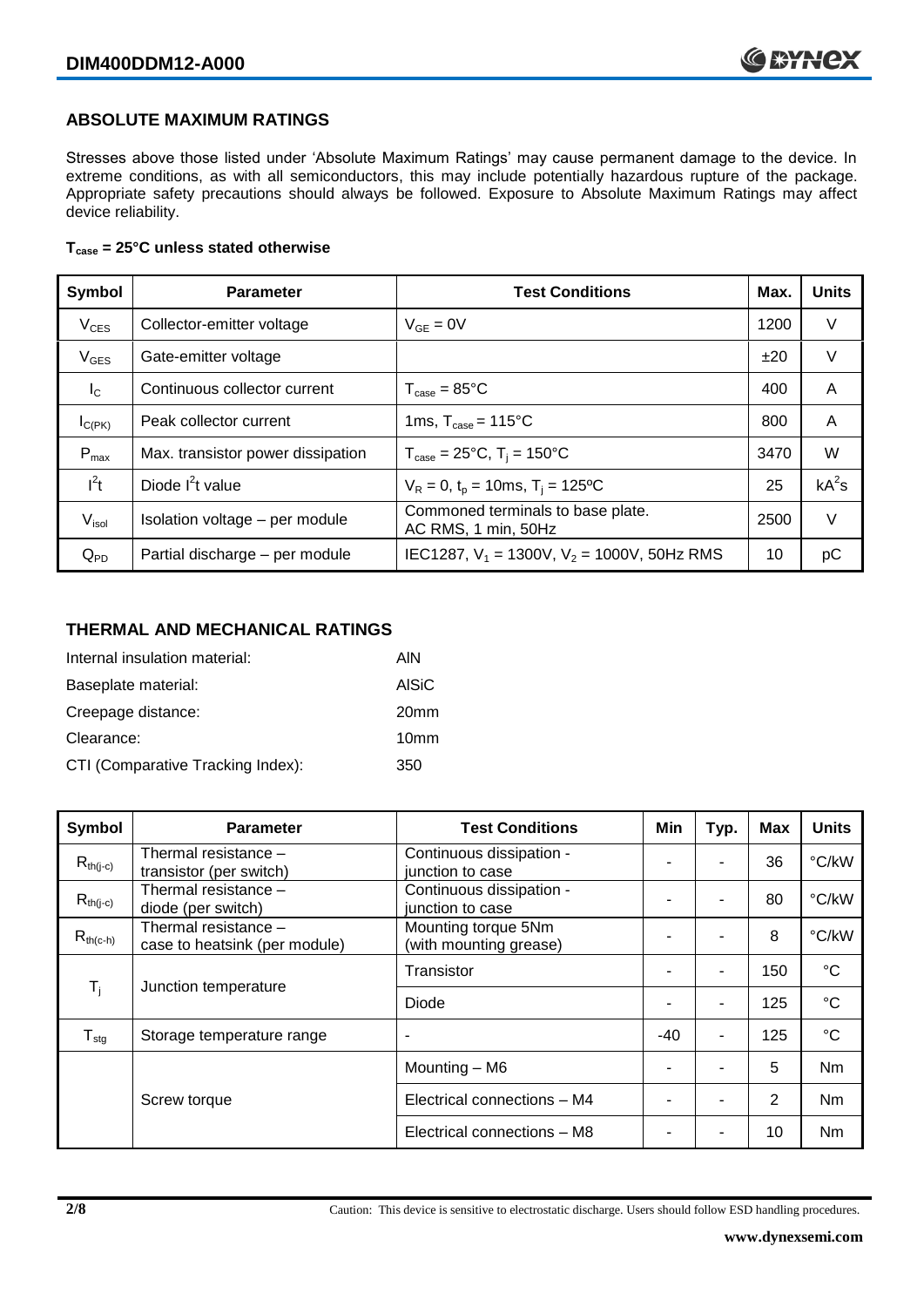### **ELECTRICAL CHARACTERISTICS**

#### **Tcase = 25°C unless stated otherwise.**

| <b>Symbol</b>                 | <b>Parameter</b>                               | <b>Test Conditions</b>                                                    |                | Min | <b>Typ</b> | <b>Max</b> | <b>Units</b> |
|-------------------------------|------------------------------------------------|---------------------------------------------------------------------------|----------------|-----|------------|------------|--------------|
|                               |                                                | $V_{GE} = 0V$ , $V_{CE} = V_{CES}$                                        |                |     |            | 0.5        | mA           |
| $I_{\text{CES}}$              | Collector cut-off current                      | $V_{GE} = 0V$ , $V_{CE} = V_{CES}$ , $T_{case} = 125$ °C                  |                |     |            | 12         | mA           |
| $I_{\text{GES}}$              | Gate leakage current                           | $V_{GE} = \pm 20V$ , $V_{CE} = 0V$                                        |                |     |            | 2          | μA           |
| $V_{GE(TH)}$                  | Gate threshold voltage                         | $I_C = 20mA$ , $V_{GE} = V_{CE}$                                          |                | 4.5 | 5.5        | 6.5        | $\vee$       |
| $^{\dagger}$                  | Collector-emitter                              | $V_{GE} = 15V$ , $I_C = 400A$                                             |                |     | 2.2        | 2.8        | $\vee$       |
| $V_{CE(sat)}$                 | saturation voltage                             | $V_{GE}$ = 15V, $I_C$ = 400A, T <sub>i</sub> = 125°C                      |                |     | 2.6        | 3.2        | $\vee$       |
| $I_F$                         | Diode forward current                          | DC                                                                        |                |     |            | 400        | A            |
| $I_{FM}$                      | Diode maximum forward current                  | $t_p = 1$ ms                                                              |                |     |            | 800        | A            |
| $V_F$ <sup>†</sup>            | Diode forward voltage                          | $I_F = 400A$                                                              |                |     | 2.1        | 2.4        | $\vee$       |
|                               |                                                | $I_F = 400A$ , T <sub>i</sub> = 125°C                                     |                |     | 2.1        | 2.4        | $\vee$       |
| $C_{\text{ies}}$              | Input capacitance                              | $V_{CF} = 25V$ , $V_{GF} = 0V$ , f = 1MHz                                 |                |     | 20         |            | nF           |
| $Q_q$                         | Gate charge                                    | ±15V                                                                      |                |     | 4          |            | $\mu$ C      |
| $C_{res}$                     | Reverse transfer capacitance                   | $V_{CE} = 25V$ , $V_{GE} = 0V$ , f = 1MHz                                 |                |     |            |            | nF           |
| $L_M$                         | Module inductance – per switch                 |                                                                           |                |     | 20         |            | nH           |
| $R_{INT}$                     | Internal transistor resistance -<br>per switch |                                                                           |                |     | 270        |            | $\mu\Omega$  |
| $\mathsf{SC}_{\mathsf{Data}}$ | Short circuit current, I <sub>SC</sub>         | $T_i = 125$ °C, $V_{CC} = 900V$<br>$t_p \le 10 \mu s$ , $V_{GE} \le 15 V$ | $\mathbf{I}_1$ |     | 2750       |            | A            |
|                               |                                                | $V_{CE \text{ (max)}} = V_{CES} - L^* \times dl/dt$<br>IEC 60747-9        | I <sub>2</sub> |     | 2250       |            | A            |

#### **Note:**

 $^{\dagger}$  Measured at the power busbars, not the auxiliary terminals

 $\check{}$  L is the circuit inductance +  $L_M$ 

**Caution:** This device is sensitive to electrostatic discharge. Users should follow ESD handling procedures **3/8**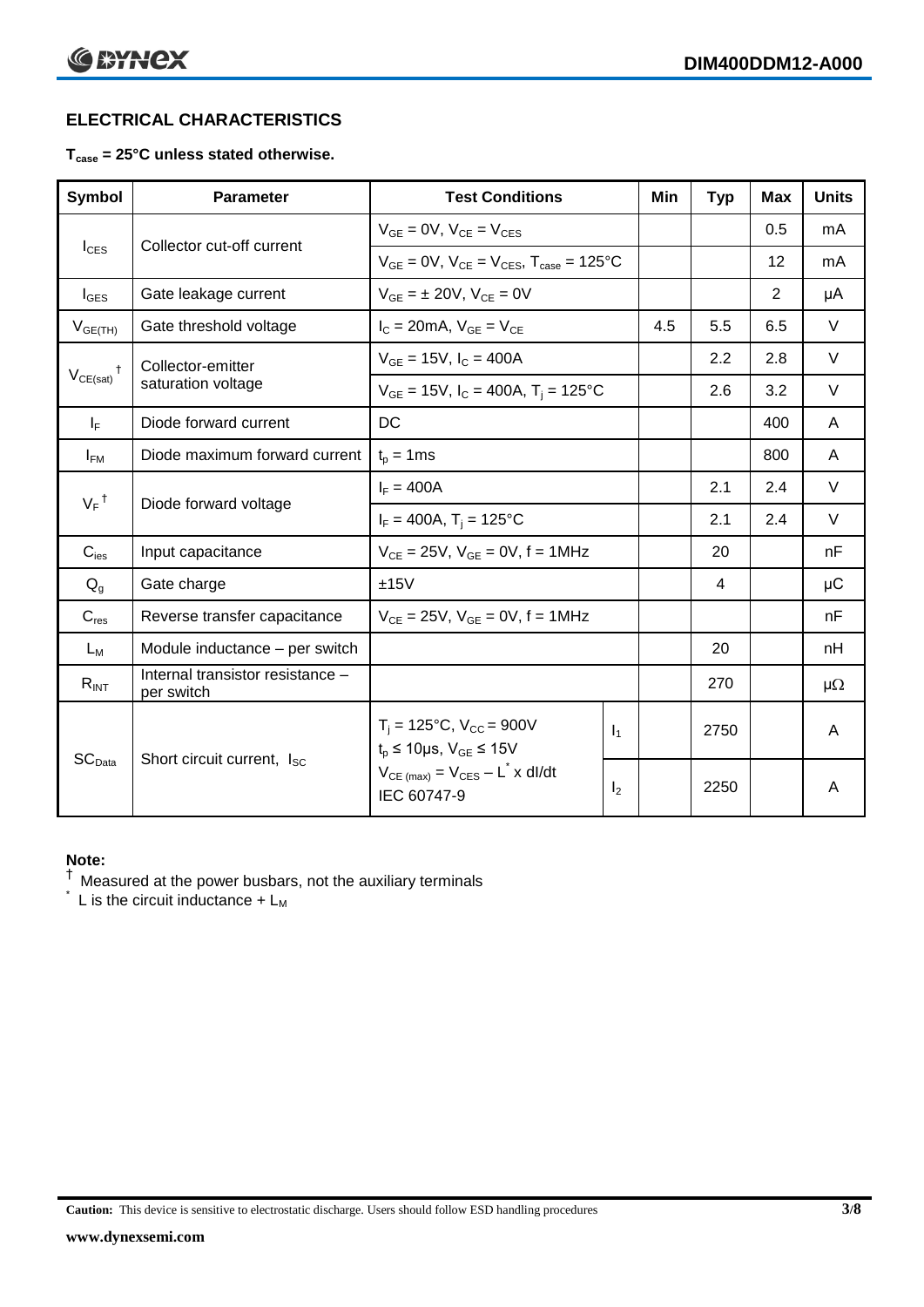### **ELECTRICAL CHARACTERISTICS**

**Tcase = 25°C unless stated otherwise**

| Symbol              | <b>Parameter</b>               | <b>Test Conditions</b>                                                  | Min | Typ. | <b>Max</b> | <b>Units</b> |
|---------------------|--------------------------------|-------------------------------------------------------------------------|-----|------|------------|--------------|
| $t_{d(\text{off})}$ | Turn-off delay time            |                                                                         |     | 710  |            | ns           |
| $t_{f}$             | Fall time                      | $I_{C} = 400A$<br>$V_{GF} = \pm 15V$                                    |     | 70   |            | ns           |
| $E_{OFF}$           | Turn-off energy loss           | $V_{CF} = 600V$                                                         |     | 60   |            | mJ           |
| $t_{d(on)}$         | Turn-on delay time             | $R_{G(ON)} = 3.3\Omega$<br>$R_{G(OFF)} = 3.3\Omega$<br>$L_s \sim 100nH$ |     | 190  |            | ns           |
| $t_{r}$             | Rise time                      |                                                                         |     | 100  |            | ns           |
| $E_{ON}$            | Turn-on energy loss            |                                                                         |     | 40   |            | mJ           |
| $Q_{rr}$            | Diode reverse recovery charge  | $I_F = 400A$<br>$V_{CF} = 600V$                                         |     | 55   |            | $\mu$ C      |
| $I_{rr}$            | Diode reverse recovery current |                                                                         |     | 300  |            | A            |
| $E_{rec}$           | Diode reverse recovery energy  | $dl_F/dt = 4700A/\mu s$                                                 |     | 17   |            | mJ           |

#### **Tcase = 125°C unless stated otherwise**

| Symbol              | <b>Parameter</b>               | <b>Test Conditions</b>                                                                     | Min | Typ. | <b>Max</b> | <b>Units</b> |
|---------------------|--------------------------------|--------------------------------------------------------------------------------------------|-----|------|------------|--------------|
| $t_{d(\text{off})}$ | Turn-off delay time            |                                                                                            |     | 890  |            | ns           |
| $t_{\rm f}$         | Fall time                      | $I_{C} = 400A$<br>$V_{GF} = \pm 15V$                                                       |     | 100  |            | ns           |
| $E_{OFF}$           | Turn-off energy loss           | $V_{CF} = 600V$<br>$R_{G(ON)} = 3.3\Omega$<br>$R_{G(OFF)} = 3.3\Omega$<br>$L_s \sim 100nH$ |     | 60   |            | mJ           |
| $t_{d(on)}$         | Turn-on delay time             |                                                                                            |     | 440  |            | ns           |
| $t_{r}$             | Rise time                      |                                                                                            |     | 125  |            | ns           |
| $E_{ON}$            | Turn-on energy loss            |                                                                                            |     | 60   |            | mJ           |
| $Q_{rr}$            | Diode reverse recovery charge  | $I_F = 400A$<br>$V_{CE} = 600V$                                                            |     | 85   |            | μC           |
| $I_{rr}$            | Diode reverse recovery current |                                                                                            |     | 320  |            | A            |
| $E_{rec}$           | Diode reverse recovery energy  | $dl_F/dt = 4000A/\mu s$                                                                    |     | 32   |            | mJ           |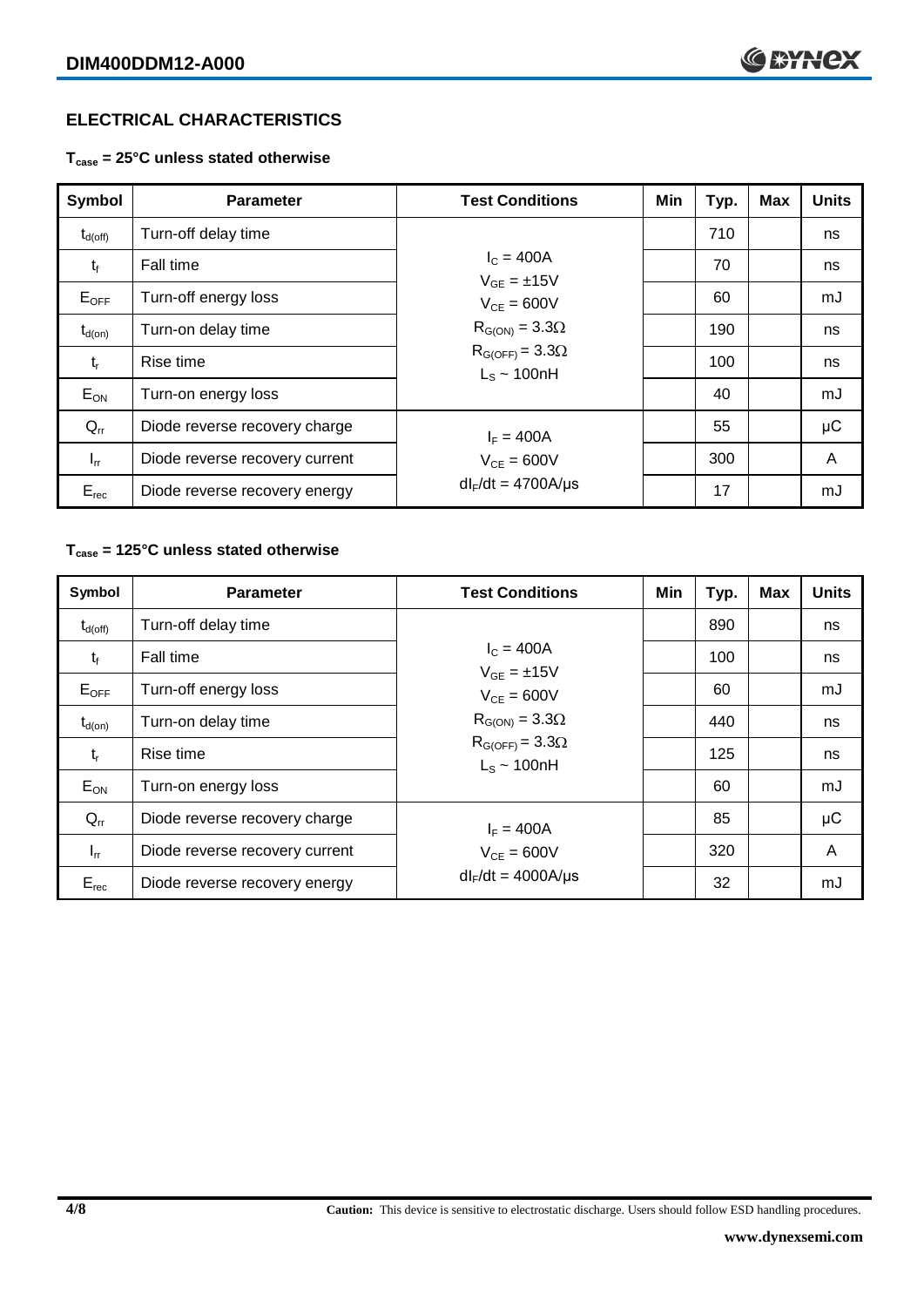

**Caution:** This device is sensitive to electrostatic discharge. Users should follow ESD handling procedures **5/8**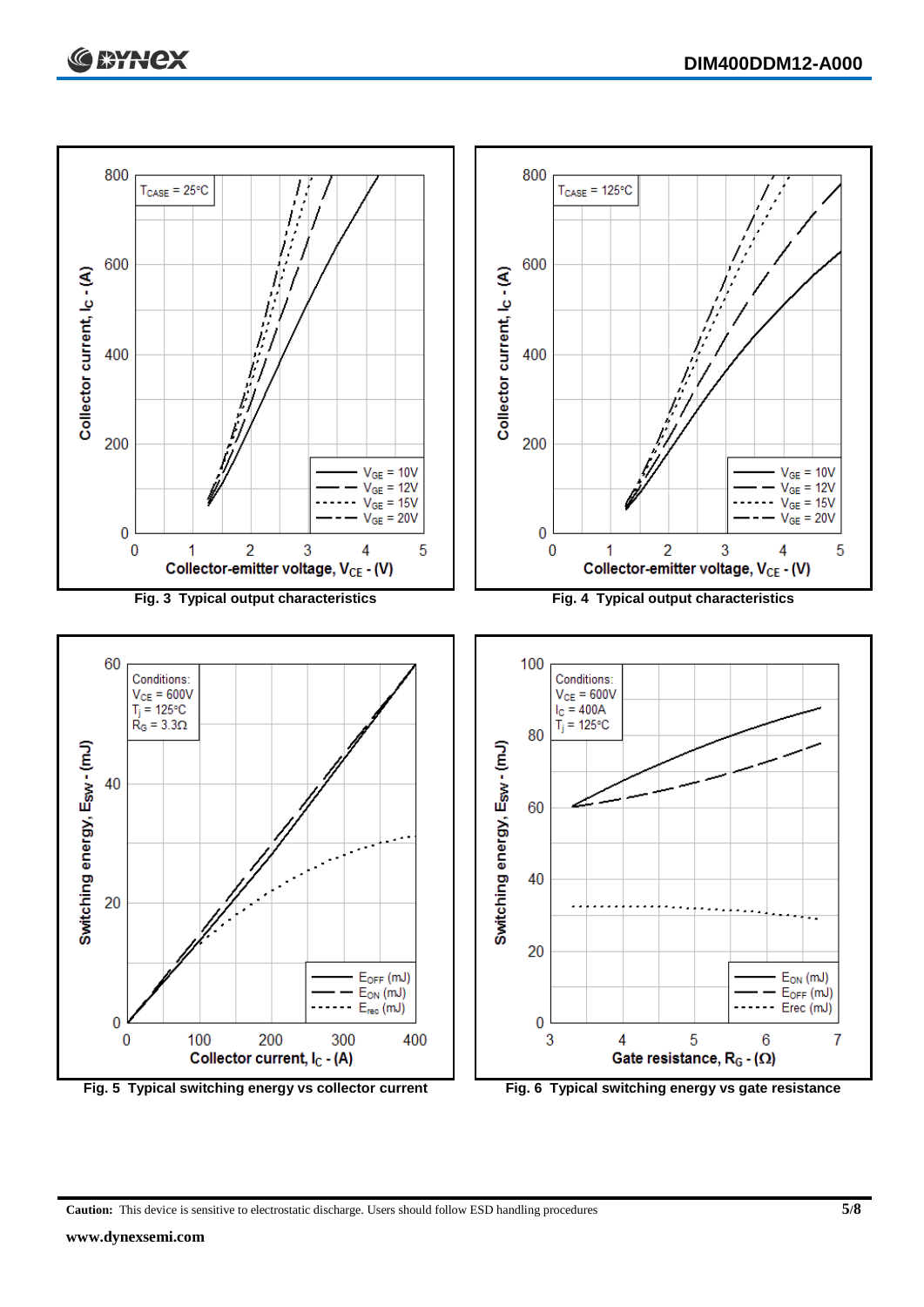

**6/8 Caution:** This device is sensitive to electrostatic discharge. Users should follow ESD handling procedures.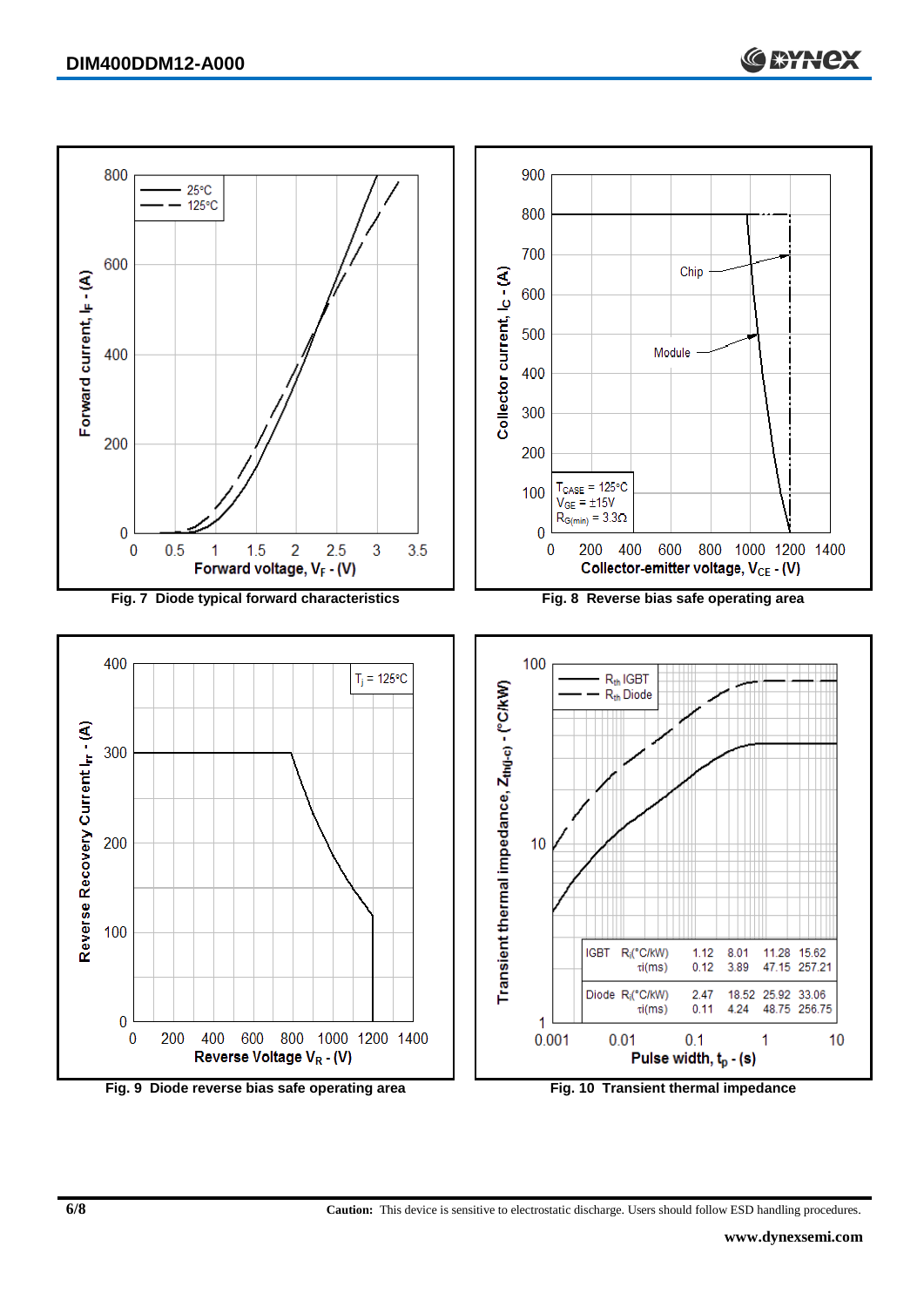

#### **PACKAGE DETAILS**

For further package information, please visit our website or contact Customer Services. All dimensions in mm, unless stated otherwise. **DO NOT SCALE.**



**Caution:** This device is sensitive to electrostatic discharge. Users should follow ESD handling procedures **7/8**